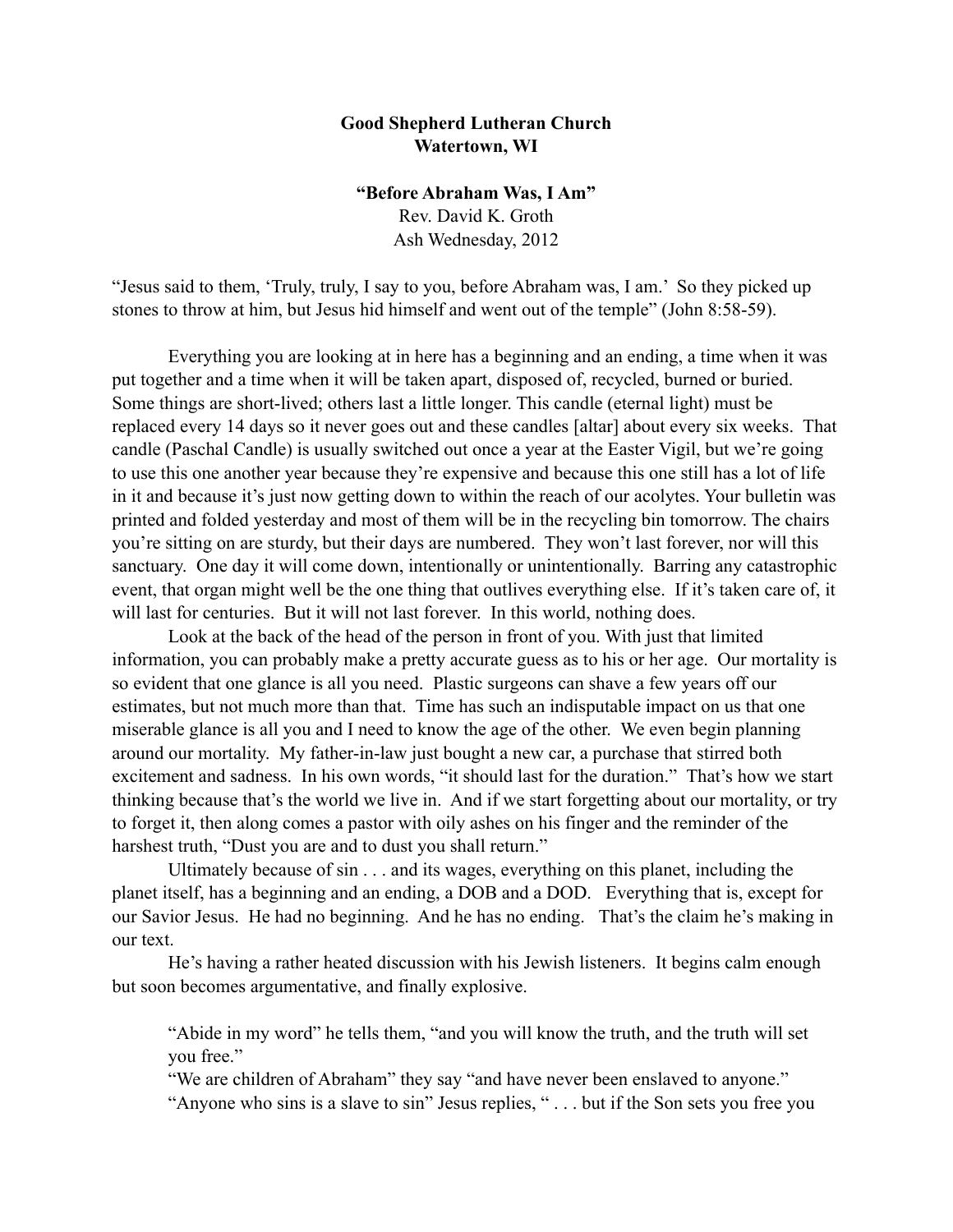will be free indeed." The crowd is beginning to think out loud that Jesus might have a demon. Still, he does not back down. "Truly, truly I say to you, if anyone keeps my word, he will never see death."

"Now we know you have a demon," they answer. "Abraham died, as did the prophets. Are you greater than they?"

To which Jesus replies, "Truly, truly, I say to you, before Abraham was, I Am." When the Jews heard this, they could hardly believe their ears, and started picking up stones.

 This Lenten season, we will be examining the "I am" statements of Jesus. They are so familiar to us they might have lost their edge. With them, however, Jesus was revealing more about himself, but he was declaring his divinity. For example, "I am the Way, the Truth and the Life. No one comes to the Father except by me." Whoever says something like that is not claiming to be just a good man, a good teacher and role model. He's claiming to be God. So also with the "I am" statement for today.

Remember when God spoke to Moses from the burning bush? He was sending Moses to bring the Israelites out of Egypt. He had heard their cries and was responding with compassion. Of course, Moses doesn't think he's up to the challenge. Who would? And once God deals with those reservations, Moses asks one more question. "Suppose I go to the Israelites and say to them, 'God. . . has sent me to you,' and they ask me, 'What is his name?' What then shall I tell them?" "'I Am Who I Am'" God answers. This is what you are to say to the Israelites: "I Am" has sent me to you." "I am" in Hebrew sounds something like "Yahweh."

Thousands of years later, here comes Jesus things like, "I am the Good Shepherd." "I am the Light of the World." "I am the Resurrection and the Life". "I am the Way, the Truth and the Life." He's triggering their memories of the burning bush in Exodus 3 and saying, I was there. That voice from the burning bush was, in part, his voice, along with the Father and the Holy Spirit. The claim is: he is Yahweh. He is the source of life, the source of being, the source of everything. He is the God of the covenant, the God of Abraham, Isaac and Jacob. He is the God who is remembered from generation to generation. He is the great "I am." Therefore, he is timeless, the only one, without beginning and without end.

There are some who still like to say, "You know, Jesus never claimed to be God." They smile as if they know a dirty little secret that would blow the lid off everything if it ever came out. They think themselves so wise and bask in the sunshine of their own approval but they don't know a thing about biblical theology. Two thousand years ago already the Jews understood perfectly well the claims Jesus was making. Jesus could not have made a greater claim. And that's why his listeners started picking up rocks. It wasn't to build an altar by which they could remember these words. It was to kill him so they might never have to hear those blasphemous words again.

"Before Abraham was, I am." To the Jews it was the greatest blasphemy. To us it is (or should be) of great comfort. The life in Jesus is the life of the great "I am." The truth he speaks is the Truth of Yahweh. The word he speaks is the Word of God. And just as he had compassion on his people Israel, freeing them from their slave masters in Egypt, so he has had compassion on us, freeing us from our slave masters: sin, death and the devil. In our text he promised, "If